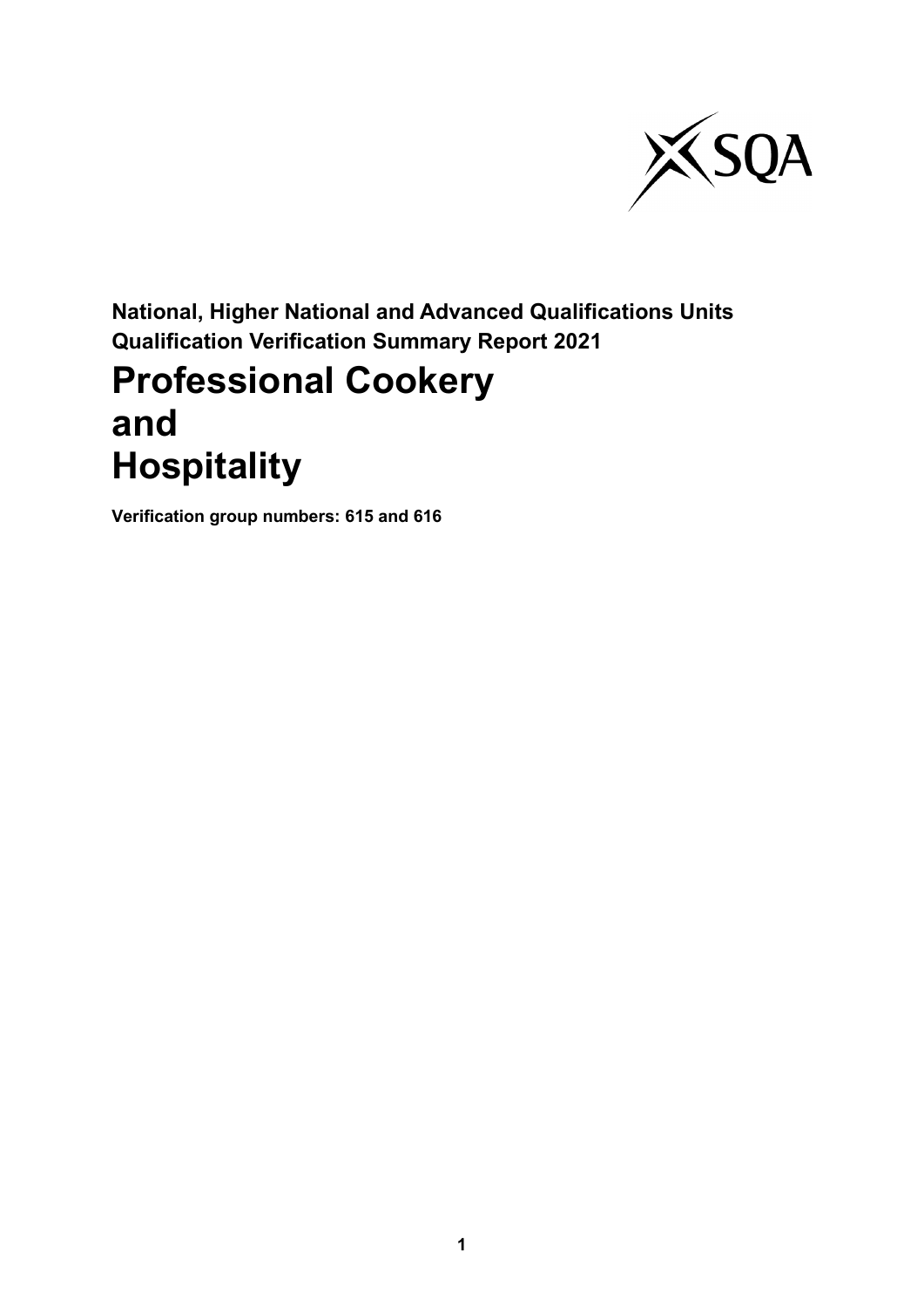# **Introduction**

The academic year 2020–21 presented many challenges for centres including limited access to the professional facilities and resources, however, this resulted in innovative solutions being implemented to ensure candidates met key critical competences to confirm standards were maintained and award reputation preserved to the wider community.

In 2020, many centres were preparing to offer the new group awards for both Professional Cookery and Hospitality, however with the impact of COVID-19 restrictions almost all centres followed the lapsing group awards.

Three centres were identified for qualification verification activity in verification group 615 — NC and HN Professional Cookery.

Seven centres (including three international centres) were identified for qualification verification activity in verification group 616 — NC and HN Hospitality.

Qualification verification activity for 2020–21 was carried out by both remote and virtual means for the following units.

## **VG 615 — NC and HN Professional Cookery**

## **National Units**

F4SM 10 Kitchen Skills: An Introduction F792 09 Food Hygiene for the Hospitality Industry

#### **Higher National Units**

DL47 34 Production Cookery: Hot Kitchen DL3M 35 Gastronomy DL4G 35 Professional Cookery: Graded Unit 2

# **VG 616 — NC and HN Hospitality**

# **National Units and Group Award**

J1WL 45 Barista Skills

#### **Higher National Units**

DL3E 34 Alcoholic Beverages DL3T 34 Hospitality: Financial and Control Systems J3HD 34 Hospitality Operations: Graded Unit 1 J3J0 34 Hospitality Industry

#### **Advanced Units**

HP4T 47 Hospitality Industry HP4D 47 Accommodation Servicing HP4E 47 Food and Beverage Service/HP4J 47 Hospitality: Financial and Control Systems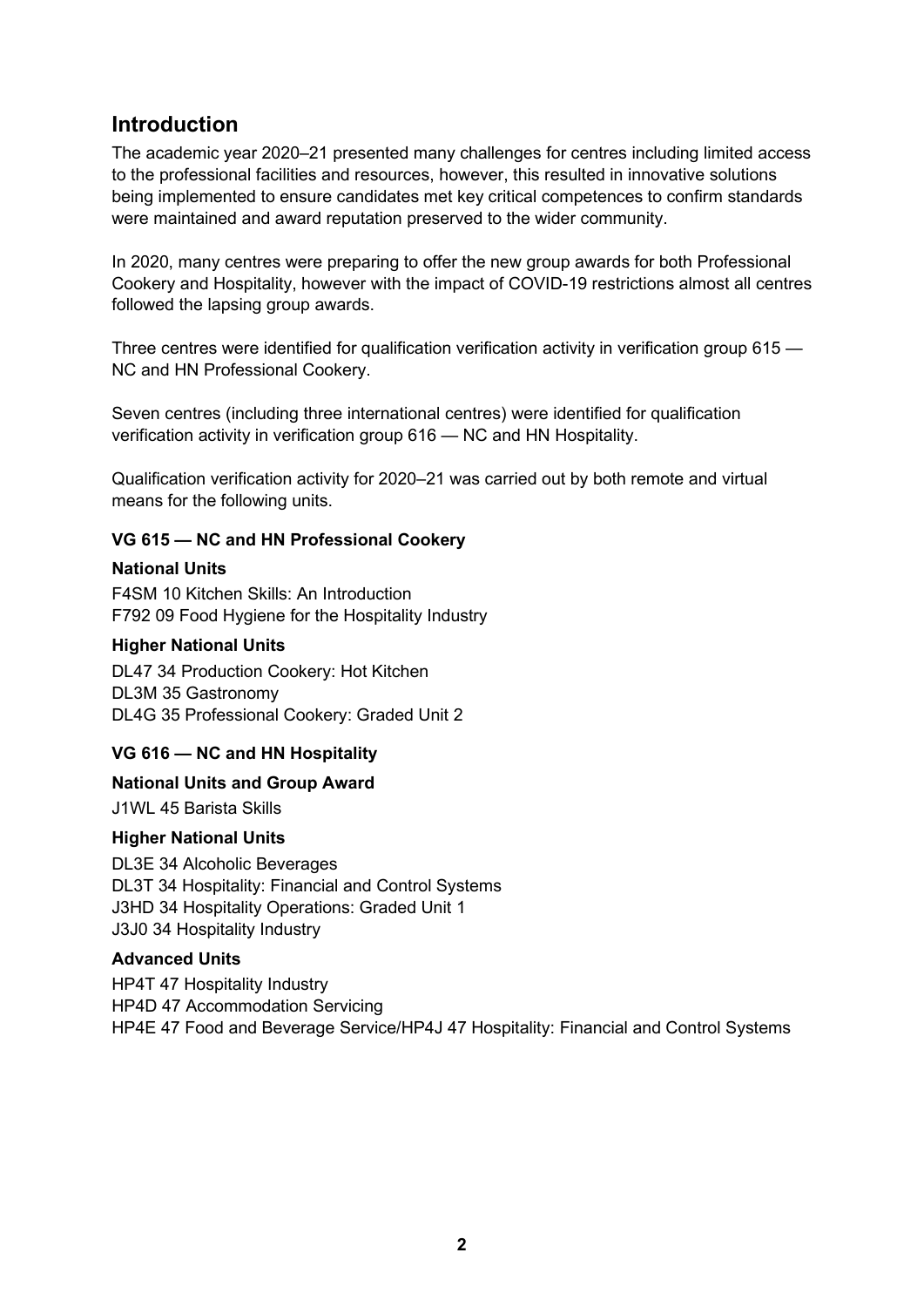# **Category 2: Resources**

#### **Criterion 2.1: Assessors and internal verifiers must be competent to assess and internally verify, in line with the requirements of the qualification. (International centres only)**

All centres provided detailed evidence in relation to the academic staff undertaking the delivery and assessment of the units and awards. In all centres the academic teams are highly qualified and many have current industry experience which assists candidates with the achievement of the awards.

Current CPD activity including professional training, workshops and conferences was recorded for almost all staff members across the three international centres. In only one instance had an assessor failed to undertake any CPD activity since 2017. This was noted by the centre and steps taken to ensure compliance with SQA qualification verification requirements.

#### **Criterion 2.4: There must be evidence of initial and ongoing reviews of assessment environments; equipment; and reference, learning and assessment materials.**

## **VG 615 — NC and HN Professional Cookery**

All centres provided evidence of initial and ongoing reviews of the assessment environments. The standard of practical environments was commented on as 'state of the art' (HN) or 'serving up to 70 meals a day' (NQ) providing candidates with the experience of working in a realistic environment.

Pre-delivery team meetings and minutes discussed and confirmed facilities, equipment, delivery and assessment materials to be used. It is encouraging to see that a robust predelivery procedure is valued across the sector as a method to support the delivery and assessment of the group awards.

#### **616 — NC/HN Hospitality — Award in Barista Skills**

The centres that were verified were within a secondary education setting. The centres have suitably equipped teaching and learning facilities and equipment to deliver the demanding practical aspects of the award. Centre moderation and internal verification procedures were implemented effectively.

# **616 — NC/HN Hospitality — Higher National**

Centres are experienced with the delivery and assessment for the HN award. Centres' robust internal moderation procedures were followed to ensure the requirements for this criterion were met. There were records of discussions in relation to assessment accommodation, equipment and learning, teaching and delivery materials.

#### **616 — Hospitality — Advanced Certificates/Diplomas (international)**

Almost all centres were following the procedures identified within the centre handbooks, including the preparation of pre-delivery checklists which linked to the individual units of the award scrutinised. In one centre, however, a failure in procedural implementation was identified between the administration team and delivery team resulting in incorrect assessment materials being used during this academic year. This centre was required to review and correct all materials relating to the unit(s).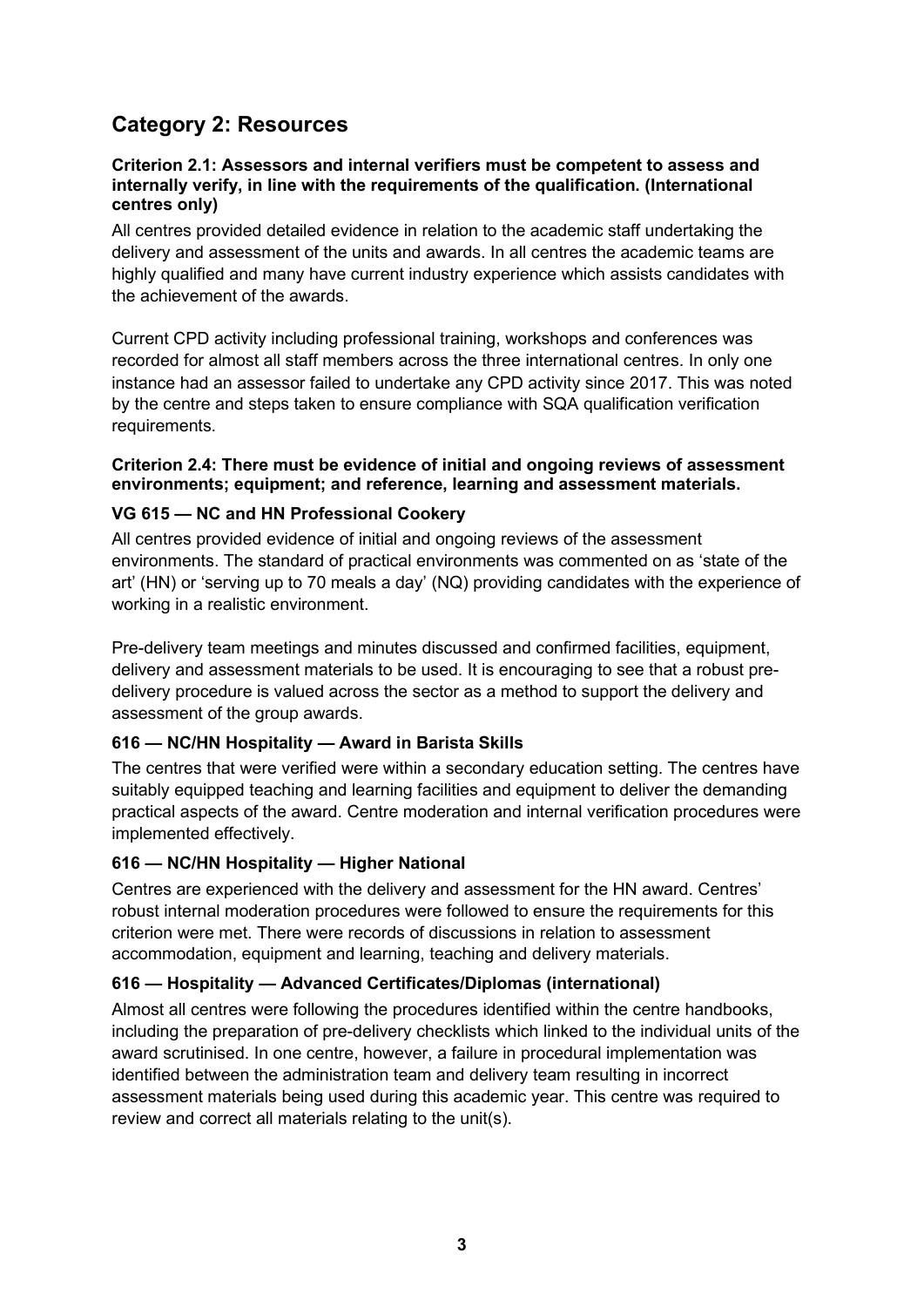# **Category 3: Candidate support**

#### **Criterion 3.2: Candidates' development needs and prior achievements (where appropriate) must be matched against the requirements of the award.**

All centres have policies and procedures relating to student recruitment and admissions and student recruitment and selection. These provide the basis for accepting candidates onto the award and the units contained within it.

All centres offered induction to candidates, which was conducted either face to face or online for academic year 2020–21. Teaching for HN was predominantly offered through online platforms such as Zoom and Microsoft Teams.

Support requirements were met through increased tutorial access for all candidates across all centres.

#### **Criterion 3.3: Candidates must have scheduled contact with their assessor to review their progress and to revise their assessment plans accordingly.**

All home (Scotland) centres provided evidence of regular scheduled contact between the assessors and candidates. During the pandemic all centres enhanced the provision of tutorial support outwith the online class provision indicated. This included one-to-one tutorial support and small group work to enhance the candidate support network. All centres are commended on the innovative approaches taken during the pandemic to ensure candidates were able to access all support services.

Almost all international centres followed procedures implemented before restrictions impacted on candidate attendance at the centres. The evidence reviewed included personal tutorial records, however, in one centre the evidence was limited in detail and was not current.

All academic staff recognised the need for comprehensive feedback to be provided for all units and each candidate. All provided this through written feedback on the assessment task and almost all followed this through with online one-to-one tutorial meetings.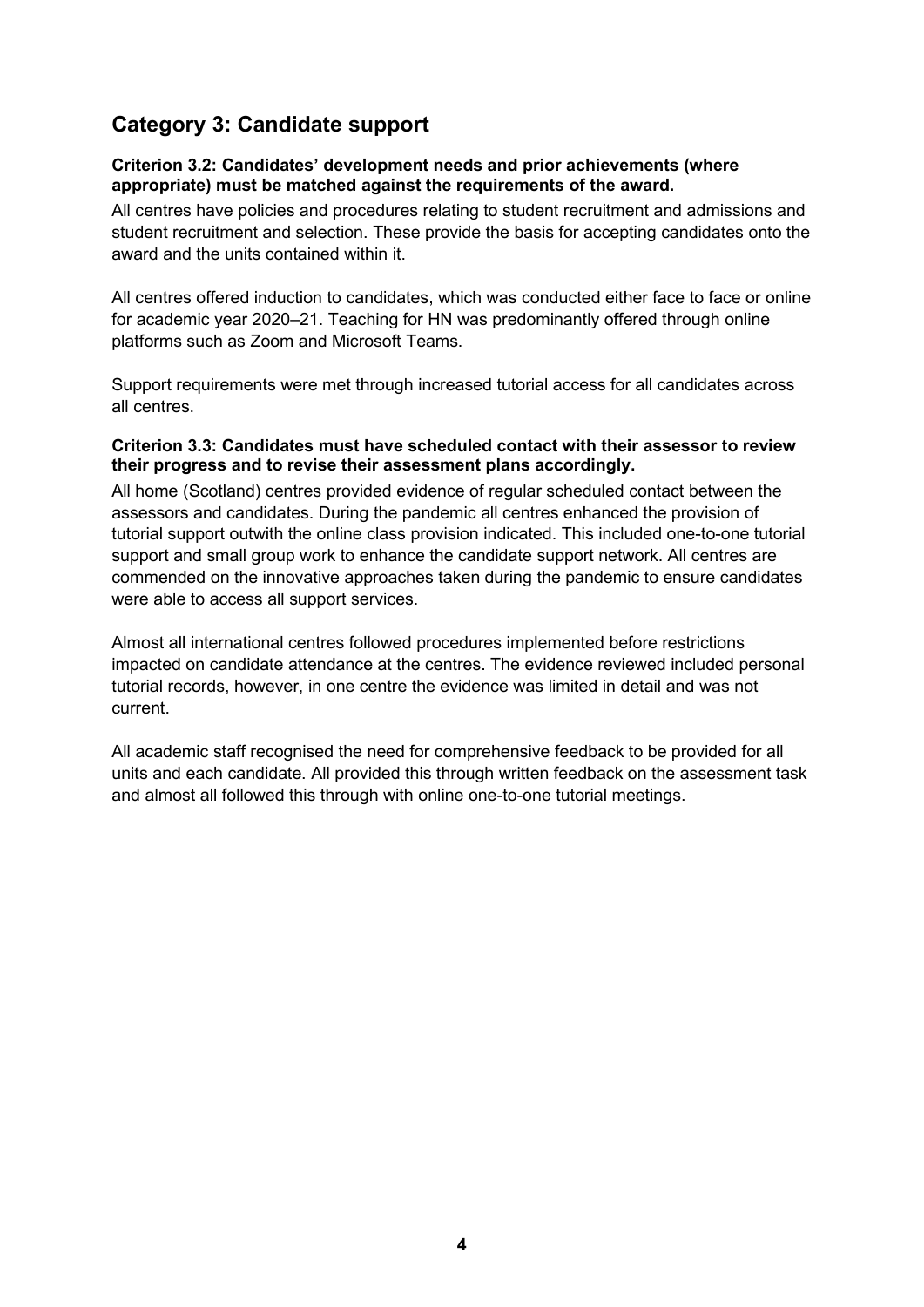# **Category 4: Internal assessment and verification**

### **Criterion 4.2: Internal assessment and verification procedures must be implemented to ensure standardisation of assessment.**

All home (Scotland) centres provided sufficient evidence both electronically and through virtual meetings. The external verifiers have confidence that all centres have appropriate procedures in place, all implemented these effectively to ensure standardisation of assessment through their internal verification activity. All centres were able to discuss security and storage of candidate evidence to an appropriate level.

Almost all centres are moving to the new group awards for delivery in 2021–22. Centre procedures will need to be implemented to properly support this transition'

Almost all international centres had implemented their internal verification procedures in an appropriate manner. Two centres provided exemplary evidence of the system in practice including detailed feedback for each candidate evidence sampled and feedback to each assessor. During qualification verification activity one centre was found to have breached protocol and procedure in relation to the use of an assessment support pack (ASP). The centre was required to carry out an internal systematic review to address the issues raised.

### **Criterion 4.3: Assessment instruments and methods and their selection and use must be valid, reliable, practicable, equitable and fair.**

All home centres selected for verification activity were using SQA devised unit specifications and exemplars in an effective manner. In all centres both individual units and the graded units were scheduled appropriately over the full academic year, allowing all candidates multiple opportunities to complete practical assessment and re-assessment requirements. Centres were able to use alternative assessment strategies to ensure key competences were achieved during the restrictions imposed by the pandemic. The centres are commended in the alternative approaches adopted to provide 'practical' activities with candidates — including sending out boxes of products to assist with the production of evidence for assessment tasks.

Almost all international centres met this criterion successfully, with one exception where a centre used the ASP from one unit within the group award to assess the same subject unit within another group award. This centre was required to re-assess all candidates, undertake 100% internal verification activity and conduct an internal investigation to establish how this breach of procedure occurred.

## **Criterion 4.4: Assessment evidence must be the candidate's own work, generated under SQA's required conditions.**

All centres provided evidence of policy and procedures applied to ensure the veracity of candidates' work. All external verifiers were confident the application of plagiarism and malpractice policies were sufficiently robust in all centres selected for verification activity.

Almost all centres delivering and assessing HN awards use online similarity programmes such as Turnitin to confirm candidate submissions meet plagiarism standards. In addition, all centres have detailed malpractice and plagiarism statements within the student and assessor handbooks.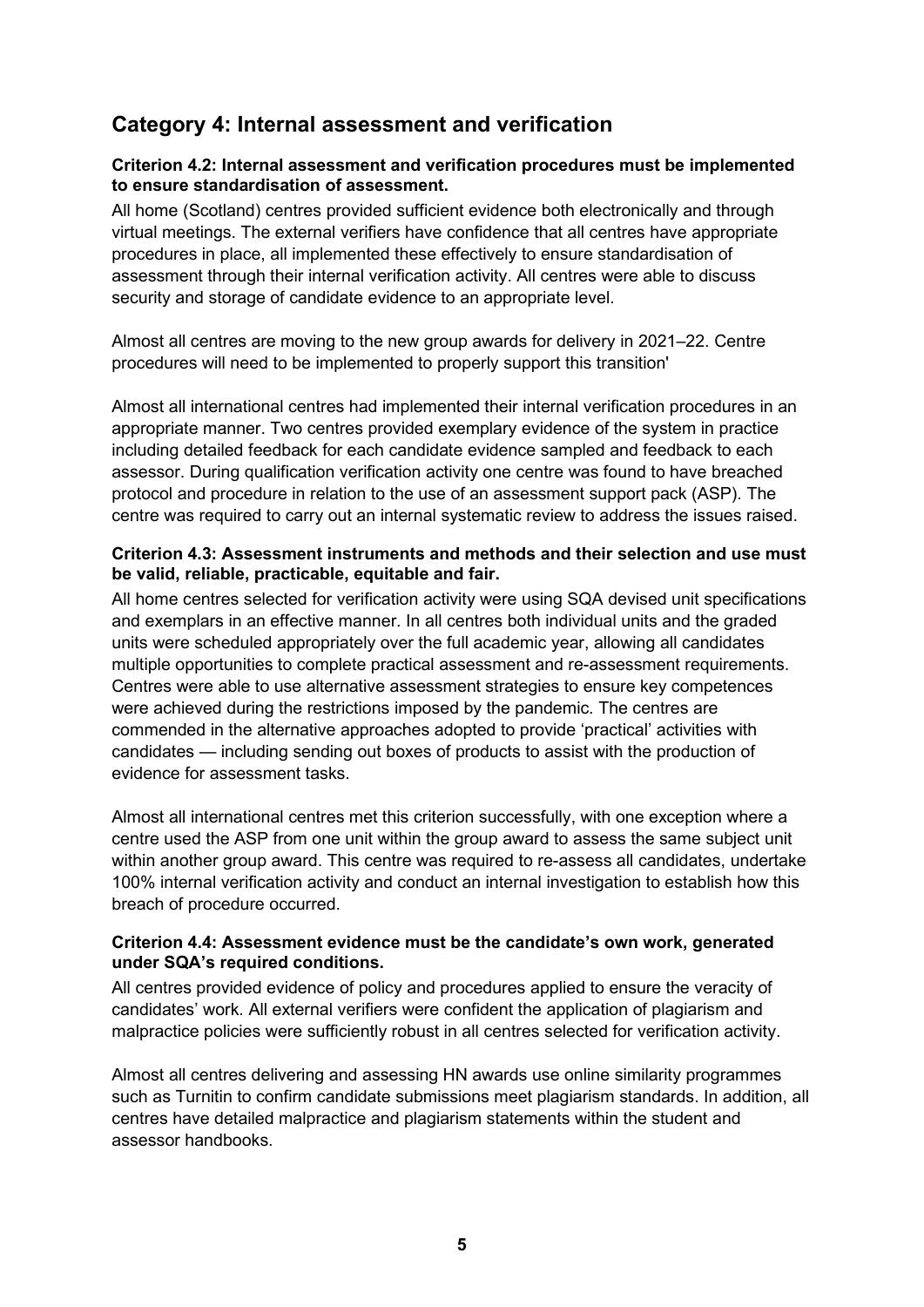## **Criterion 4.6: Evidence of candidates' work must be accurately and consistently judged by assessors against SQA's requirements.**

All home centres utilised SQA devised assessment materials which ensured a consistent approach was carried out within the centres. The external verifiers found during external verification activity for each unit all assessors had judged candidate evidence to an appropriate standard.

During pandemic restrictions centres were required for some units to apply alternative assessment strategies to ensure key competences for the unit and group awards were protected. This was carried out effectively.

Almost all international centres implemented SQA devised materials in an appropriate manner and assessor judgements were valid and reliable. In one centre this was not the case and as a result all candidate evidence had to be re-assessed and internally verified prior to external scrutiny being carried out.

In all home centres each stage of the graded unit was 'double marked' or subjected to internal verification. This approach was identified as critical during the restrictions placed upon face-to-face delivery and assessment activities.

## **Criterion 4.7: Candidate evidence must be retained in line with SQA requirements.**

All centres were compliant with SQA requirements for the retention of candidate evidence, all of which was available for external qualification verification activity. This enabled the external verifier to access sufficient materials on which to base satisfactory judgements.

## **Criterion 4.9: Feedback from qualification verifiers must be disseminated to staff and used to inform assessment practice.**

All centres have a procedure in place which meets the requirements for this criterion. All follow a similar process which allows for external verification reports received by the SQA co-ordinator to be disseminated to the academic teams.

In all centres the report is included as a discussion point for pre-delivery, course team or internal verification meetings. The reports are then stored electronically for reference.